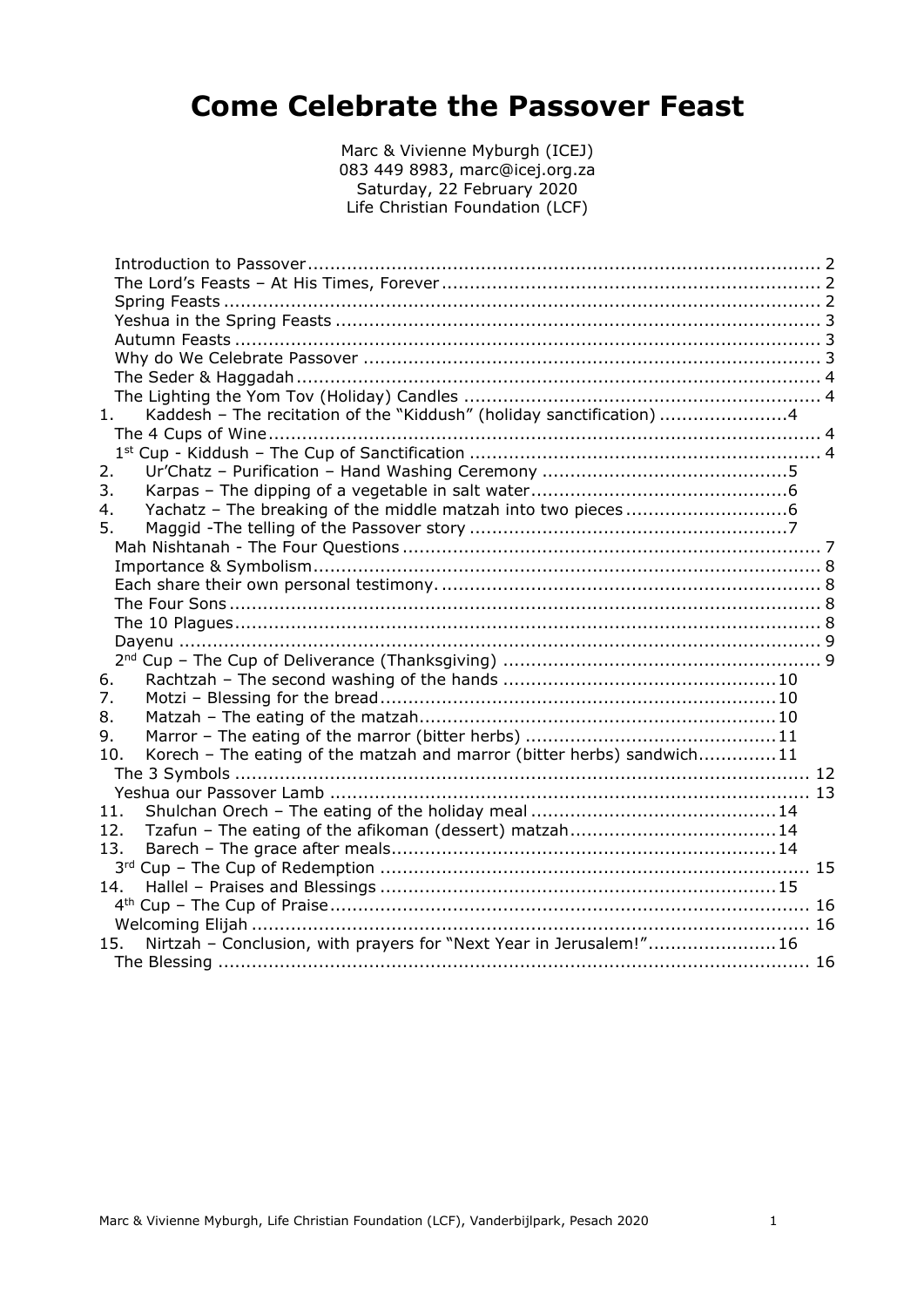## <span id="page-1-0"></span>**Introduction to Passover**

## <span id="page-1-1"></span>**The Lord's Feasts – At His Times, Forever**

#### (Lev 23:1-14 & Ex 12)

<sup>1</sup>And the Lord spoke to Moses, saying, "Speak to the children of Israel, and say to them: '**The feasts of the Lord**, which you shall proclaim to be holy convocations, **these are My feasts**." **<sup>4</sup>These are the feasts of the Lord**, holy convocations which you shall proclaim at **their appointed times**. On the fourteenth day of the first month at twilight is the **Lord's Passover**. <sup>14</sup>… it shall be a statute **forever throughout your generations** in all your dwellings.

The Feasts are visual reminders & God's meeting times.

God gave festivals as cycles to be observed yearly so that, by doing them, we can understand Gods redemptive plan for the world, the role of Messiah in our redemption and our personal walk of salvation in relationship with Him.

| Feast                                           | <b>Historical Aspect</b>                        | <b>Messianic</b><br><b>Fulfillment</b>       | <b>Believer's walk of</b><br><b>Salvation</b>                      |
|-------------------------------------------------|-------------------------------------------------|----------------------------------------------|--------------------------------------------------------------------|
| Passover /<br>Pesach                            | Israel's deliverance out of<br>Egyptian bondage | Crucified / Blood                            | New Birth (Repent and<br>trust by faith in the<br>Blood of Yeshua) |
| Unleavened<br>Bread / Hag<br>HaMatzah           | The going out of Egypt                          | Buried/<br>Sanctification /<br>No sin / Body | Die to self / old<br>(Sanctification and<br>separation from evil)  |
| First Fruits /<br><b>Bikkurim</b>               | Crossing the Red Sea                            | Resurrected                                  | Put on the new<br>(Walking in newness of<br>life)                  |
| Pentecost<br>(meaning<br>fiftieth) -<br>Shavuot | Giving of the Torah on<br>Mount Sinai           | Outpouring of the<br><b>Holy Spirit</b>      | Torah on our hearts -<br>baptism in the Spirit                     |

# <span id="page-1-2"></span>**Spring Feasts**

(Col 2:16, 17)

 $16a$  festival  $\ldots$  17 which are a shadow of things to come, but the substance is Messiah.

God gives the natural to explain the spiritual  $-$  (1 Cor 15:46) – However, the spiritual is not first, but the natural, and afterwards the spiritual.

For example, the Jewish calendar, there is a Civil calendar, the 1st month is Tishrei, however when Passover was instituted by God, a Religious calendar was established, the 1st month is Aviv or Nisan (the 7th month in Civil calendar).

(Ex. 12:2)

"This month shall be to you the beginning of months: it shall be the first month of the year to you."

You, your born-again experience, the beginning of the rest of your life. So too, Israel and the Feasts are a picture in the natural for us to understand the spiritual.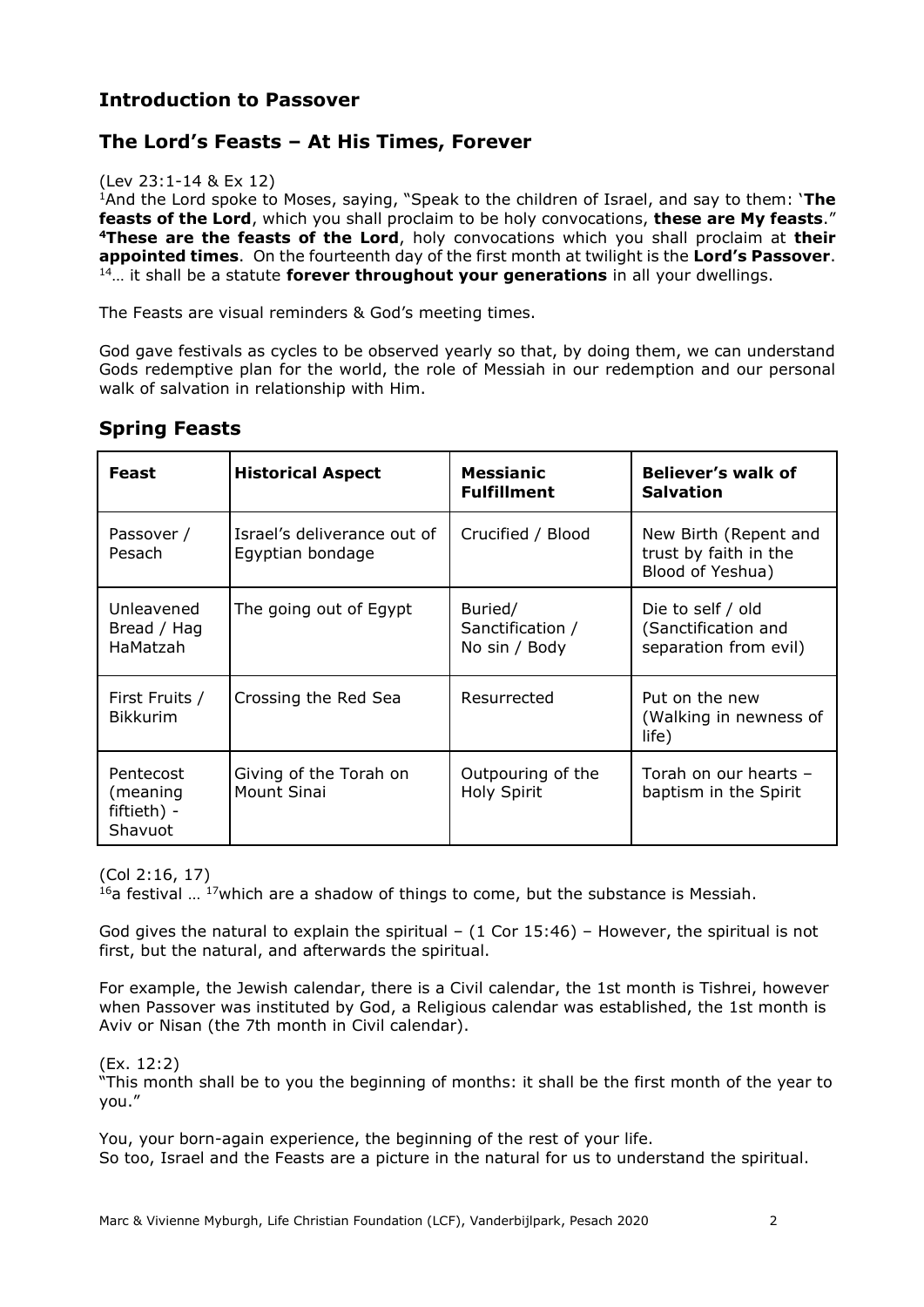# <span id="page-2-0"></span>**Yeshua in the Spring Feasts**

#### **Passover**

(1 Peter 1:18-19)

 $18$ knowing that you were not redeemed with corruptible things, like silver or gold, from your aimless conduct received by tradition from your fathers, but with the precious blood of Messiah, **as a lamb without blemish and without spot**.

#### **Unleavened Bread**

(1 Cor 5:6-8)

<sup>7</sup>…Therefore **purge out the old leaven**, that you may be a new lump, since you truly are unleavened. For indeed **Messiah, our Passover, was sacrificed for us**. **Therefore let us keep the feast**, not with old leaven, nor with the leaven of malice and wickedness, but with the unleavened bread of sincerity and truth.

#### **First Fruits**

(1 Cor 15:20-23)

<sup>20</sup>But now Messiah is risen from the dead, and has become the **firstfruits** of those who have fallen asleep. For since by man came death, by Man also came the resurrection of the dead. For as in Adam all die, even so in Messiah all shall be made alive. But each one in his own order: **Messiah the firstfruits**, afterward those who are Messiah's at His coming.

#### **Pentecost**

(Acts 2:1-4, 41) <sup>1</sup>When **the day of Pentecost** had fully come, they were all with one accord…

#### <span id="page-2-1"></span>**Autumn Feasts**

Spring feasts are fulfilled in Christ's first coming – Autumn feasts will still be fulfilled through Christ at His return. Although there are partial fulfillments like Christ tabernacling with us and the fact that He is our atonement sacrifice.

#### <span id="page-2-2"></span>**Why do We Celebrate Passover**

(Luke 22:19)  $19$  ... do this in remembrance of Me. (Yeshua instituted communion at the last supper – a Passover meal)

(Act 18:21)  $18$  but took leave of them, saying, I must by all means keep this feast that is coming in Jerusalem... (Paul celebrated the feasts)

(1 Cor 5:6-8) <sup>7</sup>…Therefore let us keep the feast… (Paul encouraged people to keep the feasts)

(Php 3:3)

For we are the circumcision, who worship God in the Spirit, rejoice in Yeshua our Messiah, and have no confidence in the flesh,

(Col. 2:11)

In him also you were circumcised with a circumcision made without hands, by putting off the body of the flesh, by the circumcision of Messiah,

(1 Cor 10:1-11)

<sup>1</sup>Moreover, brethren, I do not want you to be unaware that **all our fathers** were under the cloud, all passed through the sea, … <sup>6</sup>now these things became **our examples**, to the intent that we should not lust after evil things as they also lusted. ...  $11$ Now all these things happened to them as examples, and **they were written for our admonition**, upon whom the ends of the ages have come.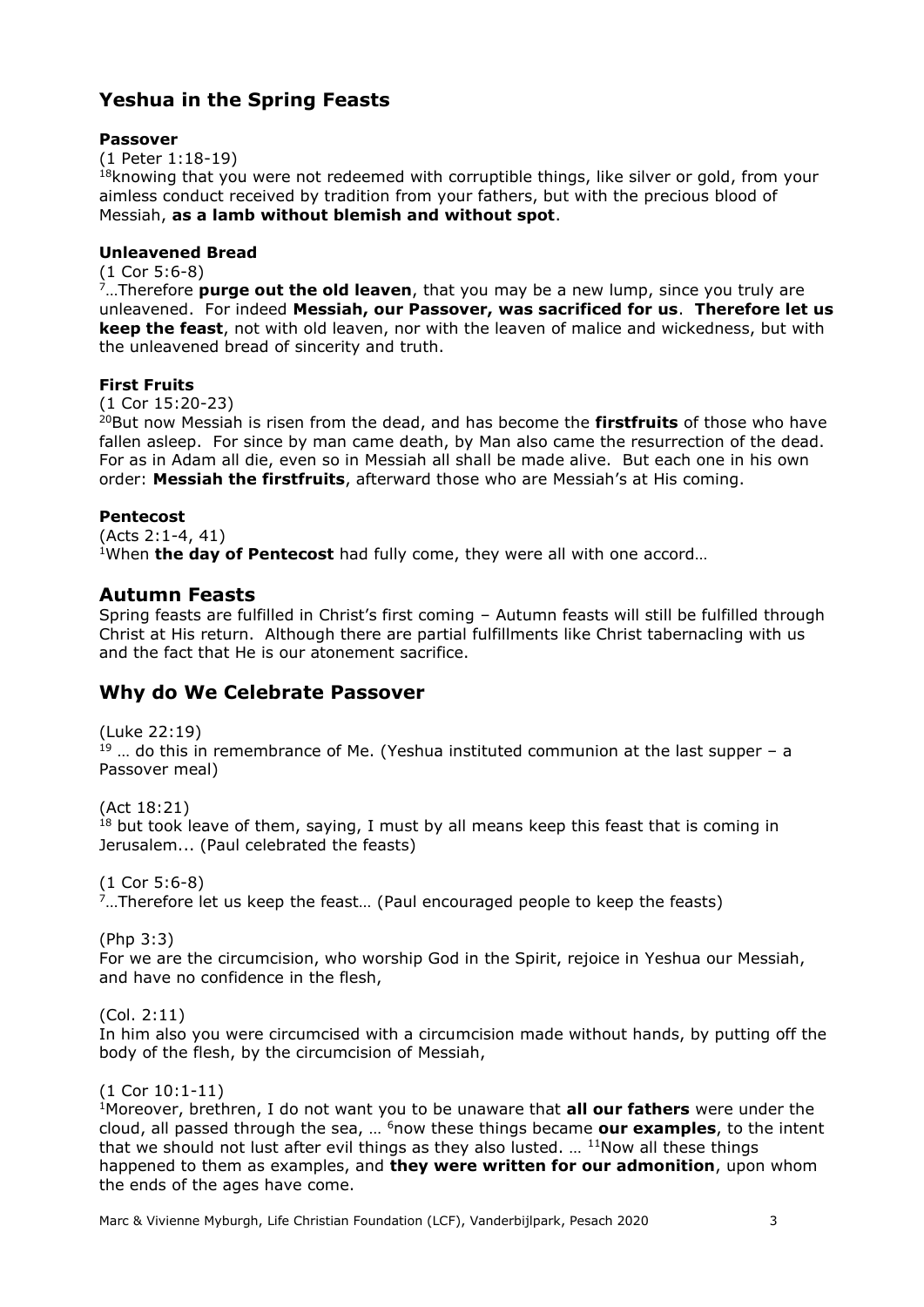# <span id="page-3-0"></span>**The Seder & Haggadah**

The Passover takes the form of a special supper, the Passover Seder meal, the oldest, still practiced, religious rite in the world. The seder means order of service and the Haggadah means telling – this has been used for over 3300 years.

The Pesach Seder consists of 15 steps conducted in an organized way throughout the evening so that all the mitzvot of Pesach will be performed properly.

# <span id="page-3-1"></span>**The Lighting the Yom Tov (Holiday) Candles**

*Every host Mother at each table to stand and light the two candles and afterwards repeat the blessing after the hostess.*

"Baruch ata, Adonai Eloheinu, melech ha-olam, et bincha, Yeshua Hammaschiach. Liyot or haolam v'she ha-Pesach shelanu."

"Blessed art thou, O Lord our God, King of the Universe, who has sent Your Son, Yeshua the Messiah, to be the light of the world and our Passover Lamb, that through him we might live."

# <span id="page-3-2"></span>**1. Kaddesh – The recitation of the "Kiddush" (holiday sanctification)**

Make sure your cups are filled to partake in the  $1<sup>st</sup>$  Cup.

#### <span id="page-3-3"></span>**The 4 Cups of Wine**

There are four cups that are drunk throughout the seder are in memory of the four "I will" promises that God made in Exodus 6:6-8. "Say, therefore, to the sons of Israel, I am the LORD,"

Wine in scripture is a symbol of joy. So these four cups that we will drink throughout the meal tonight express a fourfold joy over the Lord's complete redemption in His blood. Halleluyah!

#### <span id="page-3-4"></span>**1st Cup - Kiddush – The Cup of Sanctification**

(Luke 22:14-18) describes this first cup as the hour of Yeshua' last Passover came: (14) When the hour had come, He sat down, and the twelve apostles with Him. (15) Then He said to them, "With fervent desire I have desired to eat this Passover with you before I suffer; (16) for I say to you, I will no longer eat of it until it is fulfilled in the kingdom of God." (17) Then He took the cup, and gave thanks, and said, "Take this and divide it among yourselves; (18) for I say to you, I will not drink of the fruit of the vine until the kingdom of God comes."

Sanctification means to be set apart.

**Israel** was taken out of Egypt and set apart from the nations, to show them God's way of doing things. "I will bring you out from under the burdens of the Egyptians."

Through Yeshua, **we** are also called to be set apart (take My yoke). – Are we?

*The Host to stand, lift the cup and pray the Kiddush (the prayer of sanctification).*

Heavenly Father, we honor You as the Almighty Creator of heaven and earth. We honor You as the Holy, unblemished unwavering God, the Provider who provides in all our needs according to Your riches and who has brought us to this Passover meal (Pesach meal).

We honor You as the Spirit who works in us to sanctify us and who leads us to total submission like the grapes who poured out their sap to form the wine. We praise you that we can become part of the new wine.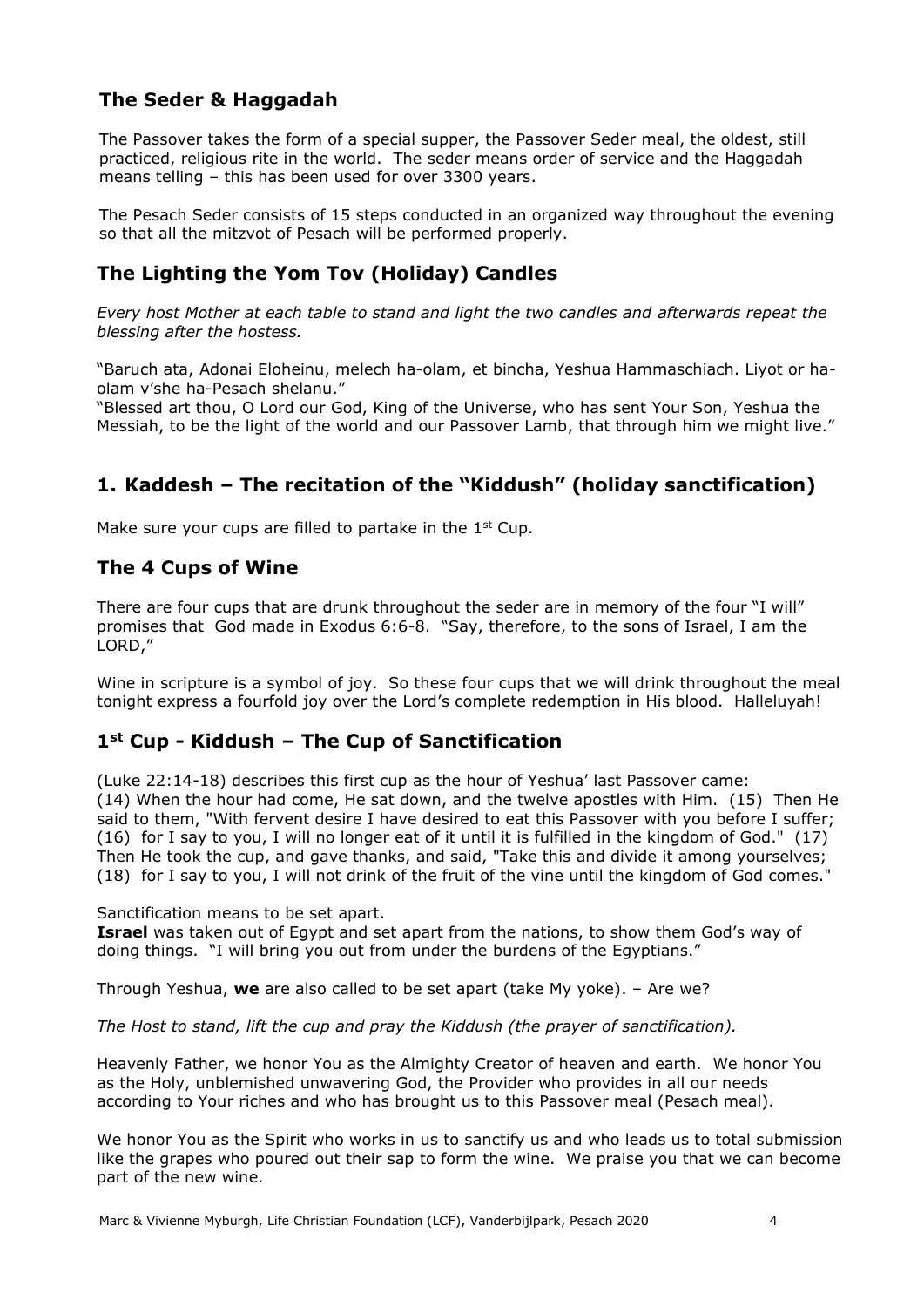# As part of Your people, we also say tonight:<br>בַּרוּךָ אַתַּה אַדוֹ-.נַי אֱלוֹ-הֵינוּ מֶלֶךְ הָעוֹלָם, בּוֹרֵא פְּרִי הַגָּפֶן.

"Baruch Atah, Adonai, Eloheinu, Melech ha-Olam, borei p'ri ha-gafen." "Blessed are You, O Lord our God, King of the universe, who created the fruit of the vine."

*Everybody lifts their cup and drinks from the cup of sanctification.*

We thank you God for giving us the gift of Festivals for joy and holidays for happiness, among them this day of Passover, the festival of our liberation, a day of sacred assembly recalling the Exodus from Egypt.

*The Blessing of Shecheyanu is recited at this point:*

ברוך אתה אדו-ני אלו-הינו מלך העולם, שהחינו וקימנו והגיענו לזמן הזה

"Baruch Ata, Adonai eloheinu, Melech Ha Olam, Asher be'char banu mi'kol am, Ve'rom memanu mi'kol Lashon, ve'kiddushanu be'mitzvotav."

"Blessed art thou, O Lord our God, King of the Universe, who has kept us alive and preserved us and enabled us to reach this season."

#### <span id="page-4-0"></span>**2. Ur'Chatz – Purification – Hand Washing Ceremony**

*The water should be warm enough to make the washing pleasant. Traditionally, a pitcher of water is used to pour water over the right and then over the left hand. You can then dry your hands on a towel. In some homes, and in a large congregation, the leader often acts as proxy, performing the urchatz for everyone in attendance. Ordinarily a blessing is said over the ritual washing of the hands, but not this time.*

The purification is a spiritual cleansing by pouring water over the hands. It is a biblical custom to wash one's hands before having a meal. It is also a token of our desire to live lives of acceptable service to God.

This is done in remembrance of what Yeshua did at the Last Supper where instead of the standard washing of hands – Yeshua humbled himself and washed his disciple's feet. We need to die to ourselves and serve one another. (James 4:8) (John 13:4-5, 12-15)

Who may ascend the hill of the LORD? Who may stand in His holy place? He who has clean hands and a pure heart." (Psalm 24:3-4)

Let's wash each other's hands.

The Haggadah is an excellent order of service that takes us through the steps to remember the Passover event described in Exodus and see the direct correlation with Yeshua as our Passover. However, we must always keep in mind that although Israel was commanded by God to celebrate the Feast, the Haggadah was instituted by men. Accordingly, let us celebrate together in the freedom we have in Yeshua and not judge others like the Pharisees.

(5) And the Pharisees and the scribes asked him, "Why do your disciples not walk according to the tradition of the elders, but eat with defiled hands?" … (7) in vain do they worship me, teaching as doctrines the commandments of men.' (Mark 7:5-7)

The Haggadah is based on scripture but perfect observance is not a requirement.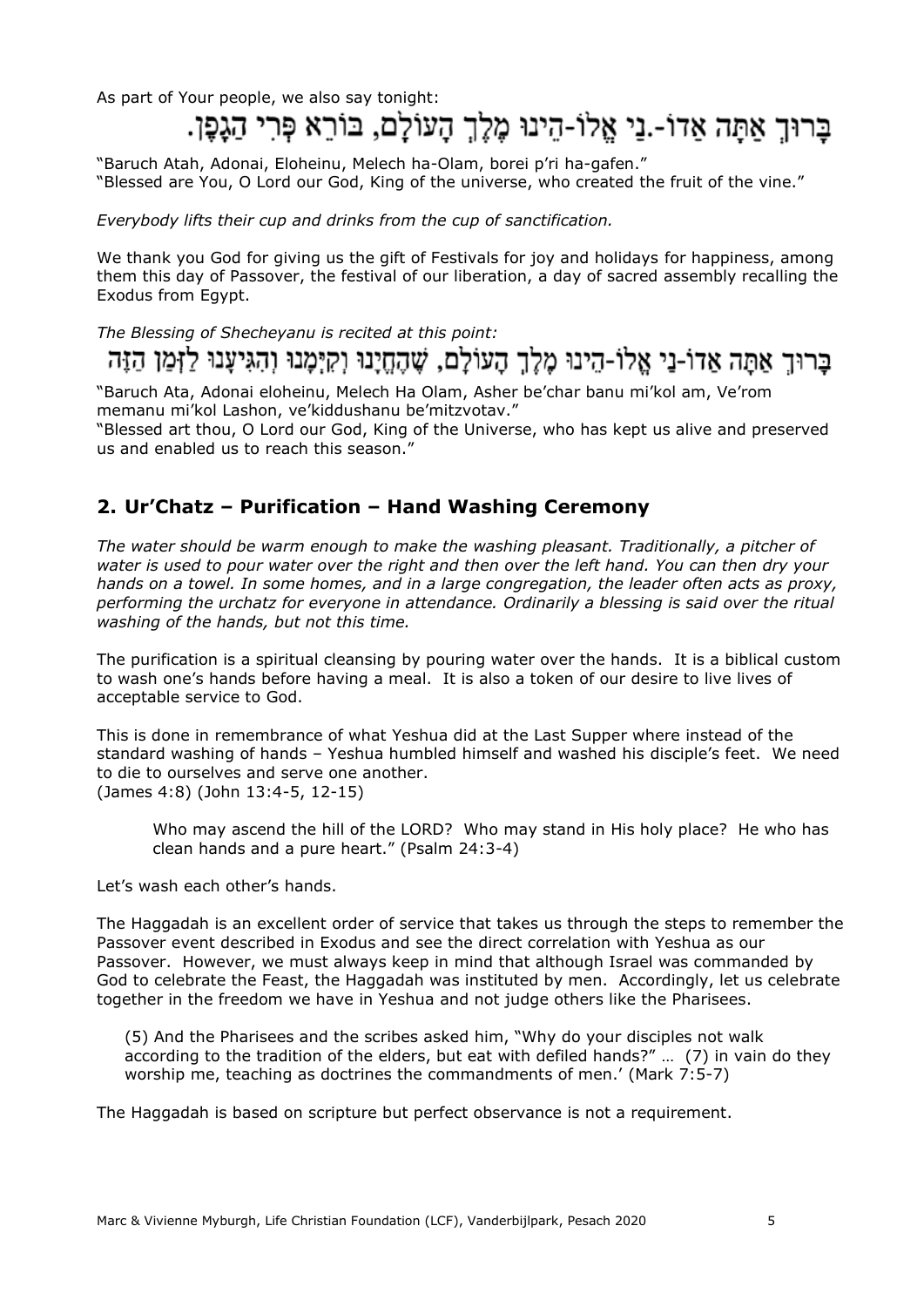## <span id="page-5-0"></span>**3. Karpas – The dipping of a vegetable in salt water**

(Lift up a piece of parsley): "The green vegetable represents the spring season, with new life out of death. It is also a symbol of the hyssop, which was used by **Israel** to place the blood of the Passover lamb upon the doorposts and the lintels of the Jewish homes in Egypt."

"Take a bunch of oregano leaves and dip it in the blood which is in the basin, smear it on the two sides and top the door frame." (Ex 12:22) A Symbolism of the Cross – they were and we are saved by faith, John 1:12, 1 John 1:7

Exo 12:12-13 For I will pass through the land of Egypt that night, and I will strike all the firstborn in the land of Egypt, both man and beast; and on all the gods of Egypt I will execute judgments: I am the LORD. (13) The blood shall be a sign for you, on the houses where you are. And when I see the blood, I will pass over you, and no plague will befall you to destroy you, when I strike the land of Egypt.

Heb 2:14-15 Since therefore the children share in flesh and blood, he himself likewise partook of the same things, that through death he might destroy the one who has the power of death, that is, the devil, (15) and deliver all those who through fear of death were subject to lifelong slavery.

All have sinned, the penalty of sin is death (Rom 3:23 & 6:23)

For angel of death to pass over us, we have to apply the blood of the Pasover Lamb to the doorposts of our lives.

# Before eating the vegetable, recite the following blessing:<br>בַּרוּךְ אַתָּה אַדוֹ-נַי אֱלוֹ-הֵינוּ מֶלֶךְ הַעוֹלֵם, בּוֹרֵא פְּרִי הַאֲדָמַה

"Baruch Atah Adonai Elo-heinu Melech Haolam Boreh Pree Ha'adamah." "Blessed are You, Lord our God, King of the Universe, who creates the fruit of the earth."

*Everyone is to dip the parsley into the saltwater and say:*

"A life without the Redeemer is a life of tears"

*Then eat the parsley and meditate on what Yeshua has done through his redeeming blood.*

#### <span id="page-5-1"></span>**4. Yachatz – The breaking of the middle matzah into two pieces**

*Take the middle Matzah, break it in a bigger as well as a smaller piece. The small piece is put back and the bigger piece wrapped in a cloth. This piece is hidden or placed in his pocket to be hidden at a later stage in the evening.*

The Yachatz, which means unity, is divided into three portions and symbolizes the unity of the Father, Son & Holy Spirit.

The piece that is wrapped up is called the Afikomen (the one that came).

The smaller piece is held up:

"This is the bread of sorrow which our ancestors ate in Egypt. Let everybody who is hungry come and eat. Let all those who are in need come to the Passover meal." The smaller piece is then placed back into the Yachatz.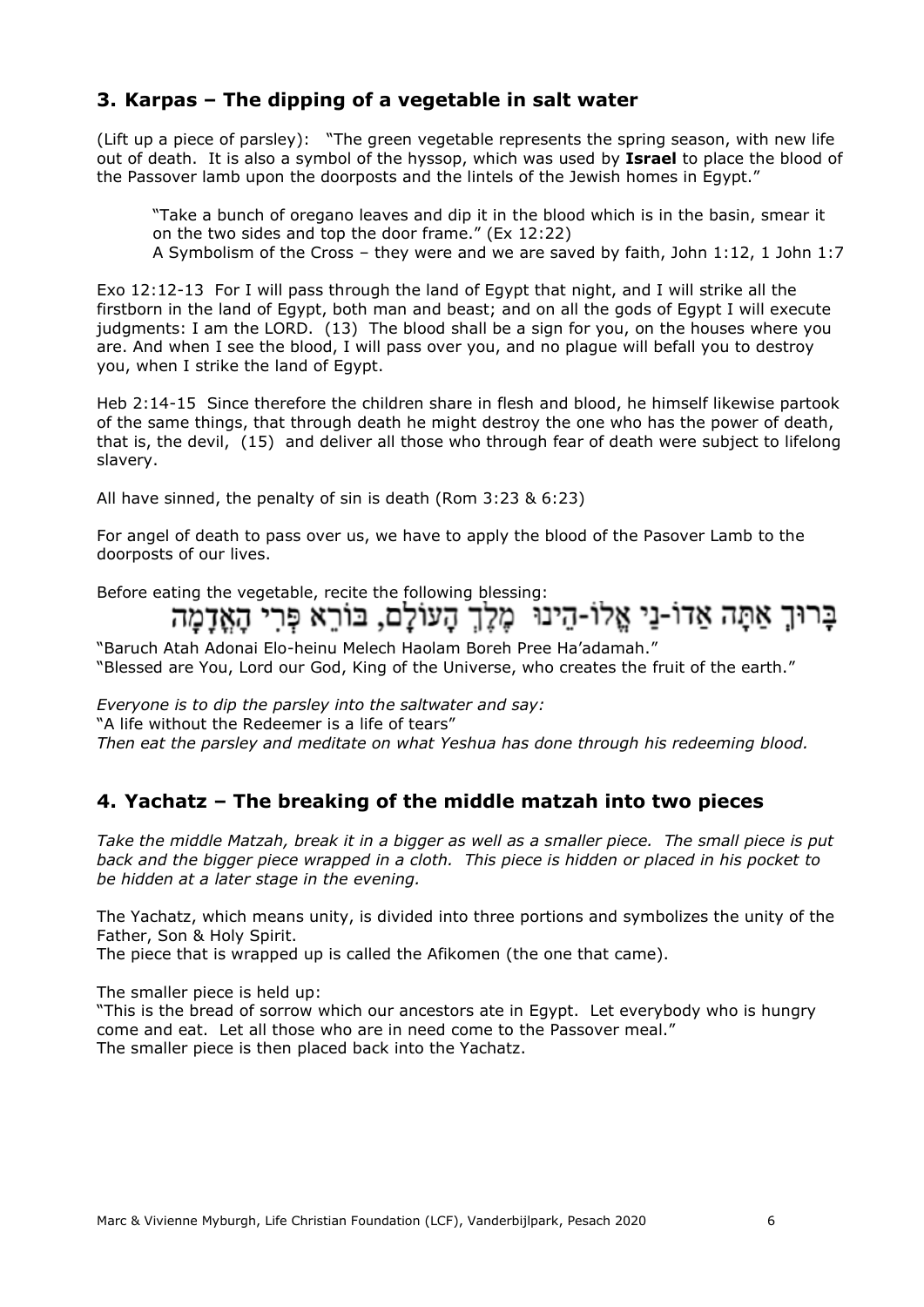(John 6:32-35) - Yeshua is the bread of life

Born in Beit Lechem = House of bread.

Yeshua = the Afikomen (the one that came), visible, removed and raised, pierced (John 19:34) & striped

(Matthew 27:59-60) "Joseph took the body, wrapped it in a clean linen cloth, and placed it in his own new tomb that he had cut out of the rock. He rolled a big stone in front of the entrance to the tomb and went away."

(Is 53:5) Fulfillment of prophecy

But He was wounded for our transgressions, He was bruised for our iniquities; The chastisement for our peace was upon Him. And by his stripes we are healed.

# <span id="page-6-0"></span>**5. Maggid -The telling of the Passover story**

*The host tells the story of Exodus – Yeshua our Passover Lamb & God's Timing* (Deut 6:20-21 & Ex 13:8) tell your son what Jehovah did for me, Appropriate the story to us personally (Ex 4:18 – Ex 13:22)

- Egypt comfort & complacency outside of God's providence
- Had to be redeemed to their God & promised land
- God proved he was greater than all Egypt's gods (10 plagues)
- Had to forsake everything of Egypt to serve the living God old attitudes and affections have to pass away – all things to become new
- The hand of the Lord brought them out of Egypt (saved by God through faith in the blood)
- Nissan become a new beginning (born again)

Eat with haste, dressed and ready to go at the midnight hour – believers must be quick to leave the influences of the world and run toward the life that is in Messiah.

#### (1Co 10:1-12)

For I want you to know, brothers, that our fathers were all under the cloud, and all passed through the sea, (2) and all were baptized into Moses in the cloud and in the sea, (3) and all ate the same spiritual food, (4) and all drank the same spiritual drink. For they drank from the spiritual Rock that followed them, and the Rock was Christ. ... (11) Now these things happened to them as an example, but they were written down for our instruction, on whom the end of the ages has come.

# <span id="page-6-1"></span>**Mah Nishtanah - The Four Questions**

*The youngest child asks:*

- Why is this night different to all other nights? Why is it that on all other nights we eat leavened bread or unleavened bread, but tonight we only eat unleavened bread? – The people left Egypt so quickly that they did not have time to add yeast to the dough.
- Why is it that on all other nights we eat all kinds of herbs and food, but tonight we are only allowed to eat bitter herbs only? – The bitter herbs remind us of the bitterness of a life of slavery.
- Why is it that on other nights we do not emerge or dip the parsley but this night we dip twice (the parsley in salt water and the bitter herbs in charoseth)? – We dip twice to remind us that even the most bitter in life is sweetened with the promise of redemption.
- Why is it that on other nights we eat while we sit or recline but tonight we only recline? In ancient times only the free people would recline.

"I am glad you asked these questions. This night is different from all other nights, because on this night we celebrate the going forth of the Jewish people from slavery into freedom. And so, we, who are believers in Messiah, can rejoice that we can keep the Passover in the days of our Messiah, Yeshua. We can rejoice that in His death we have found life."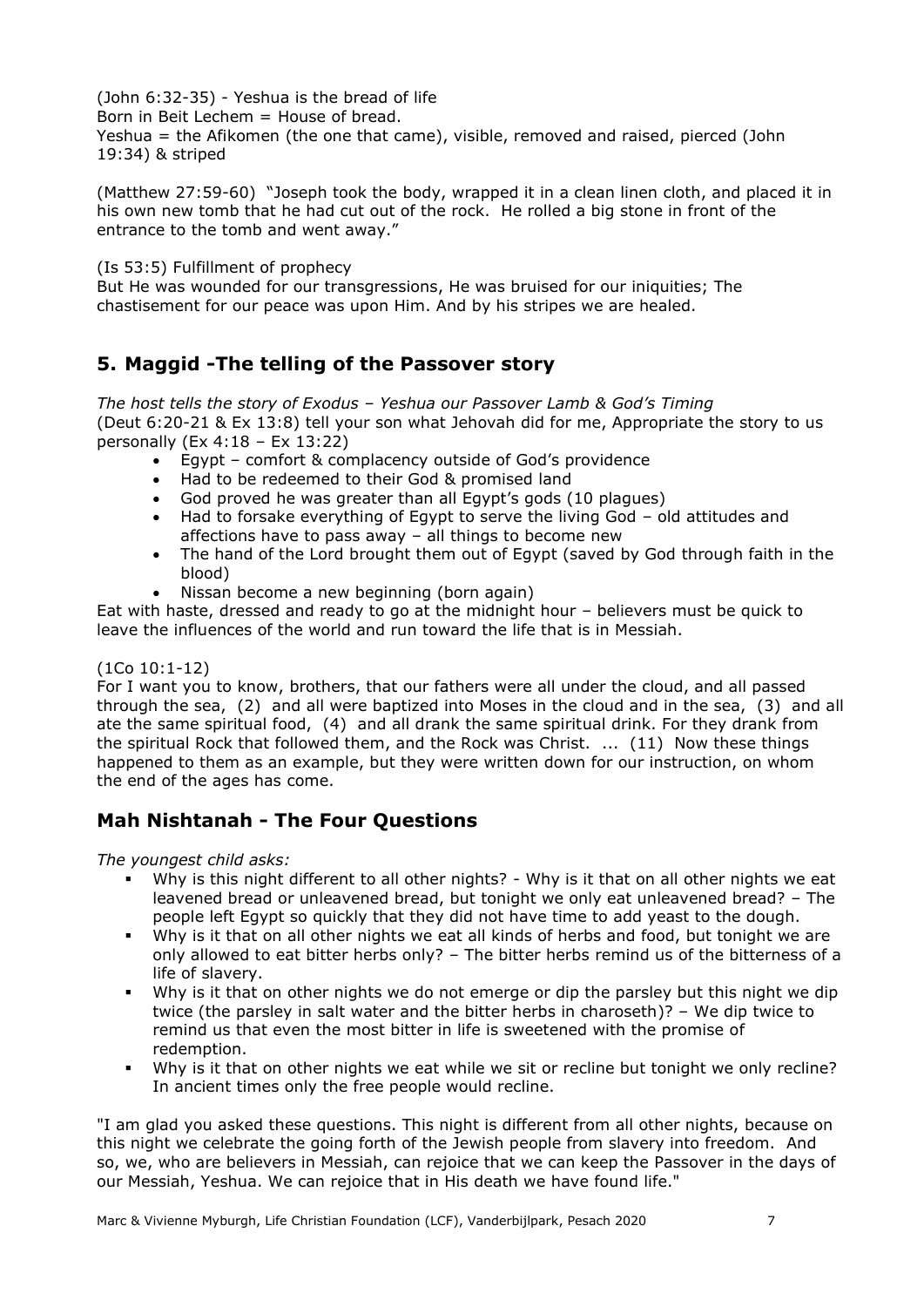# <span id="page-7-0"></span>**Importance & Symbolism**

Passover (and the other feasts) are important because it has a threefold application:

- It records one of God's great redemptive events in the history of Israel
- It points prophetically (1300yrs from Moses to Yeshua) to aspects of the redemptive work of Yeshua our Messiah when he came to Earth the first time
- It points to a stage in the spiritual journey of the believer as the Spirit leads him from glory to glory (New birth, die to self, put on the new, baptism of the Spirit)

Moses was a kind of Messiah; his assignment was to deliver his people from 3 things that symbolizes man's 3 main enemies:

- Egypt the world system (many gods)
- Pharaoh symbolism of Satan that rules the world
- Slavery the state of man under sin– sin being the most dangerous as it leads to death.

#### (Romans 6:16-18)

Do you not know that to whom you present yourselves slaves to obey, you are that one's slaves whom you obey, whether of sin *leading* to death, or of obedience *leading* to righteousness? (17) But God be thanked that *though* you were slaves of sin, yet you obeyed from the heart that form of doctrine to which you were delivered. (18) And having been set free from sin, you became slaves of righteousness.

#### <span id="page-7-1"></span>**Each share their own personal testimony.**

Share your personal Exodus story at your table.

#### <span id="page-7-2"></span>**The Four Sons**

The four sons in the Haggadah represent the four main types of people, a wise man, a wicked man, a simple man, and a man who does not know how to ask.

The wise man relates to the laws of Pesach in order to learn them;

the wicked man dissociates himself from Bnei Yisroel (the community of Israel) and disdains the laws of Pesach;

the simpleton wishes to know generally what is special about Pesach; and

it is our duty to explain and interpret to he who does not know how to ask.

#### <span id="page-7-3"></span>**The 10 Plagues**

Make sure your cups are filled to partake in the 2<sup>nd</sup> Cup.

*Give each table a secret ballot – each with a different plague written on it. The tables must one by one – in the order of the plagues, to do a mime of the plague for 20 seconds and afterwards everyone else must guess it.*

*With each correct guess everybody dips their finger in their cup and drips a drop in the cup of unrighteousness / iniquity (saucer).*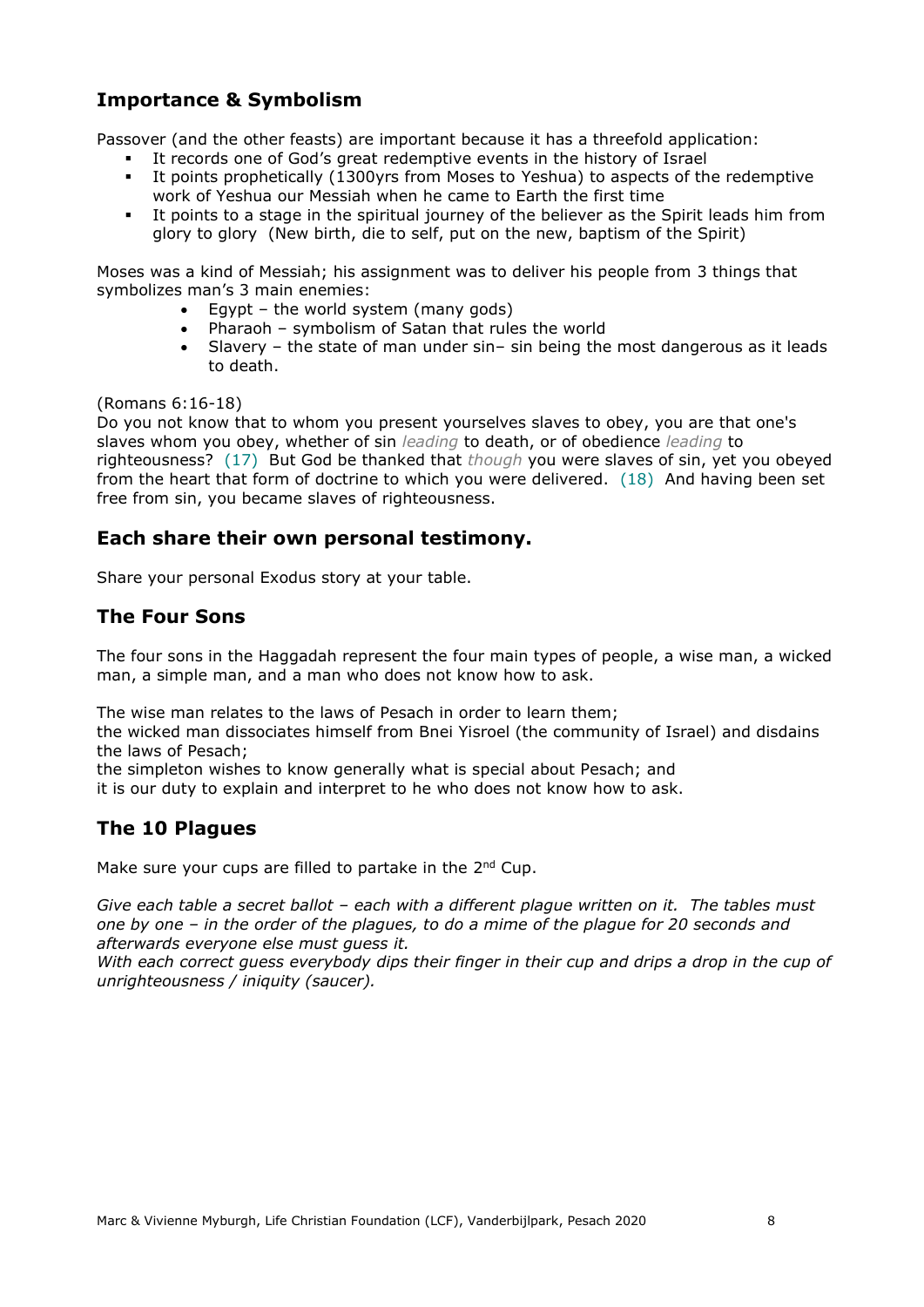| 1.          | Blood                          | Dam             |
|-------------|--------------------------------|-----------------|
|             | 2. Frogs                       | Tze-phar-day-ah |
|             | 3. Vermin (Lice)               | Kee-nim         |
|             | 4. Beasts (Flies)              | Arov            |
|             | 5. Cattle Disease (Pestilence) | De-ver          |
|             | 6. Boils                       | She-heen        |
|             | 7. Hail                        | Ba-rad          |
|             | 8. Locusts                     | Ar-beh          |
|             | 9. Darkness                    | Cho-shech       |
|             | 10. Slaying of the first born  | Ma-kat Bechorot |
| (Deut 26:8) |                                |                 |

#### <span id="page-8-0"></span>**Dayenu**

In light of this redemption we acknowledge God's goodness to us. For each of His acts of mercy and kindness we declare "Dayenu!." Dayenu is the Hebrew word which means it would have been enough/sufficient.

| Had He brought us out from Egypt           |              |
|--------------------------------------------|--------------|
| And not judged them.                       | All: Dayenu! |
| Had He judged them                         |              |
| And not slain their first-born.            | All: Dayenu! |
| Had He slain their first-born              |              |
| And not divided the sea for us.            | All: Dayenu! |
| Had He divided the sea for us              |              |
| And not drowned our oppressors.            | All: Dayenu! |
| Had He drowned our oppressors              |              |
| And not fed us manna.                      | All: Dayenu! |
| Had He fed us manna                        |              |
| And not given us the Torah on Mount Sinai. | All: Dayenu! |
| Had He given us the Torah on Mount Sinai   |              |
| And not brought us into the Promised Land. | All: Dayenu! |

As followers of the Messiah, we can add a further "Dayenu," knowing that if God had only provided atonement for us through the death of the Messiah, it would have been enough for us. But He did much more. Yeshua said, "I have come that you might have life, and have it in abundance." He gives us peace within when we know Him as our Messiah.

Dai Dayenu Dai Dayenu Dai Dayenu Dayenu dayenu dayenu Dai Dayenu Dai Dayenu Dai Dayenu Dayenu dayenu

# <span id="page-8-1"></span>**2nd Cup – The Cup of Deliverance (Thanksgiving)**

"I will deliver you from their bondage." (Ps 113 & Ps 114)

The host lifts the cup of Thanksgiving:

# בַרוּךְ אַתַּה אַדוֹ-.נַי אֱלוֹ-הֵינוּ מֶלֶךְ הָעוֹלַם, בּוֹרֵא פְּרִי הַגָּפֶן.

"Baruch Ata, Adonai Eloheinu, Melech Ha Olam, boreh piri ha-gafen." "Blessed art Thou, O Lord our God, King of the universe, Creator of the fruit of the vine."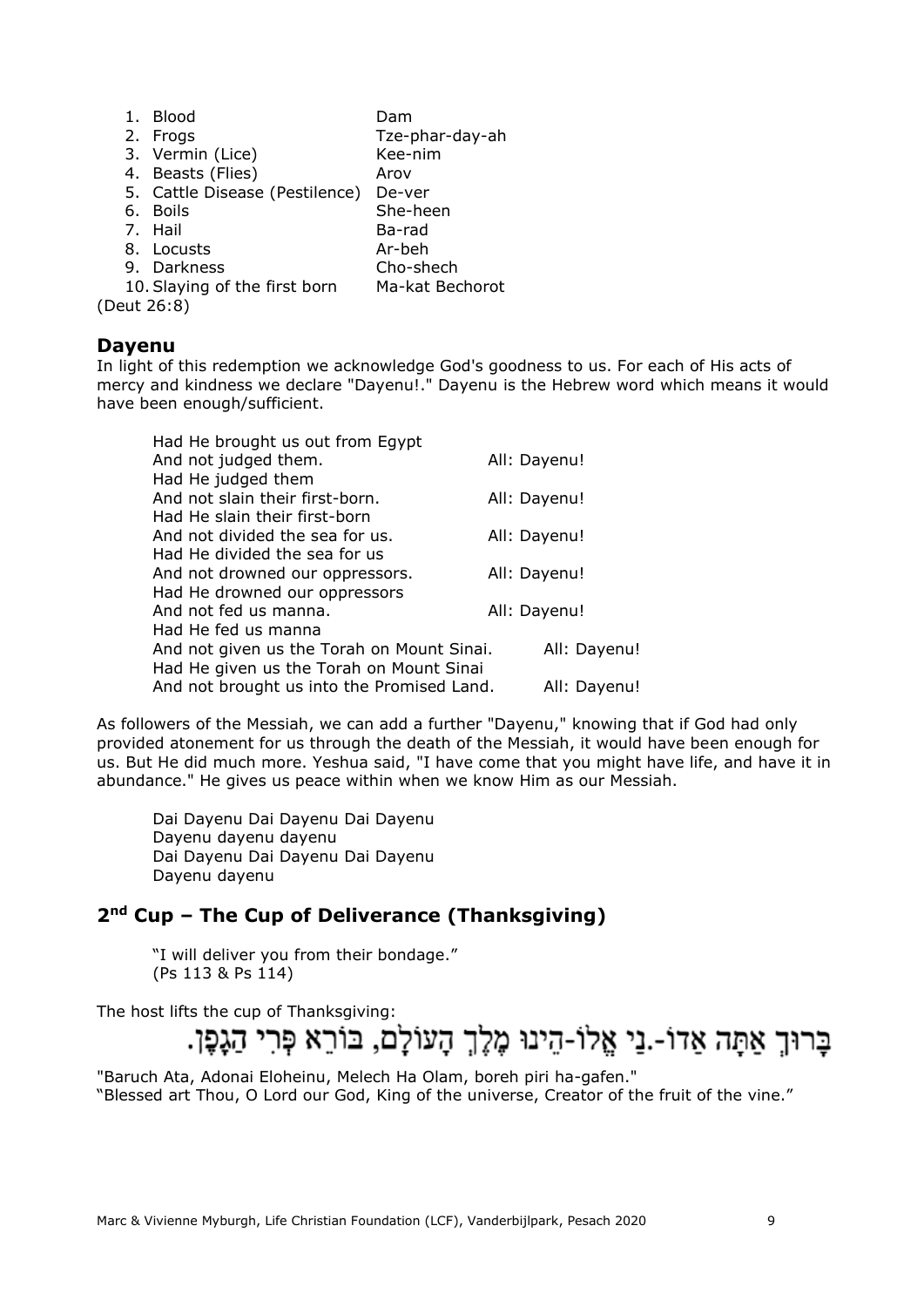#### <span id="page-9-0"></span>**6. Rachtzah – The second washing of the hands**

*It's time to wash your hands again, but this time you do say the blessing. It's customary not to speak at all between washing your hands and saying the blessings over the matzah. You can use this time to reflect on the sanctification and purification that you're undergoing.*

*Recite this blessing after washing hands:* על נטילת ידים.

"Baruch Atah Ado-nai Elo-heinu Melech Ha-olam Asher Kid'shanu B'mitzvotav V'tzivanu Al Nitilat Yadayim."

"Blessed are You, Lord our God, King of the Universe, who has sanctified us with His laws and commanded us to wash our hands."

## <span id="page-9-1"></span>**7. Motzi – Blessing for the bread**

*Next, raise the matzah and recite two blessings over the bread: the regular motzi blessing and one specifically mentioning the mitzvah (Jewish commandment) of eating matzah at Passover.*

*The Motzi blessing is recited at the beginning of the Seder meal (tonight we use matzah only).* ברוך אתה אדו-ני. אלו-הינו מלך העולם, המוציא לחם מן הארץ

"Baruch Atah Ado-nai Elo-heinu Melech Ha-olam Hamotzi Lechem Min Ha-aretz." "Blessed are You, Lord our God, King of the Universe, who brings bread from the earth."

# <span id="page-9-2"></span>**8. Matzah – The eating of the matzah**

*A specific blessing for matzah only said on Seder night is now said:*

בָרוּךְ אַתָּה אַדוֹ-נֵי אֱלוֹ-הֵינוּ מֶלֶךְ הָעוֹלָם, אֲשֶׁר קִדְּשָׁנוּ בְּמִצְוֹתָיו וְצִוָּנוּ עַל אֲכִילָת מצה

"Baruch Atah Ado-nai, Elo-heinu Melech Ha-olam, Asher Kid'shanu B'mitzvotav V'tzivanu Al Achilat matzah."

"Blessed are You, Lord our God, King of the Universe, who has sanctified us with His laws and commanded us to eat matzah."

(1 Cor 5:6-8)

<sup>7</sup>…Therefore **purge out the old leaven**, that you may be a new lump, since you truly are unleavened. For indeed **Christ, our Passover, was sacrificed for us**. **Therefore let us keep the feast**, not with old leaven, nor with the leaven of malice and wickedness, but with the unleavened bread of sincerity and truth.

(Prov 28:13)

He who conceals his sins does not prosper, but whoever confesses and renounces them, finds mercy.

(Eph 4:20-24)

But you have not so learned Christ, (21) if indeed you have heard Him and have been taught by Him, as the truth is in Yeshua: (22) that you put off, concerning your former conduct, the old man which grows corrupt according to the deceitful lusts, (23) and be renewed in the spirit of your mind, (24) and that you put on the new man which was created according to God, in true righteousness and holiness.

Spiritual application – complete separation from all things that are leavened (sinful) and feeding upon Yeshua, who is our bread. Sanctification – to make holy, to purify, to separate/consecrate. Believers are sanctified by obeying the Word of God.

Marc & Vivienne Myburgh, Life Christian Foundation (LCF), Vanderbijlpark, Pesach 2020 10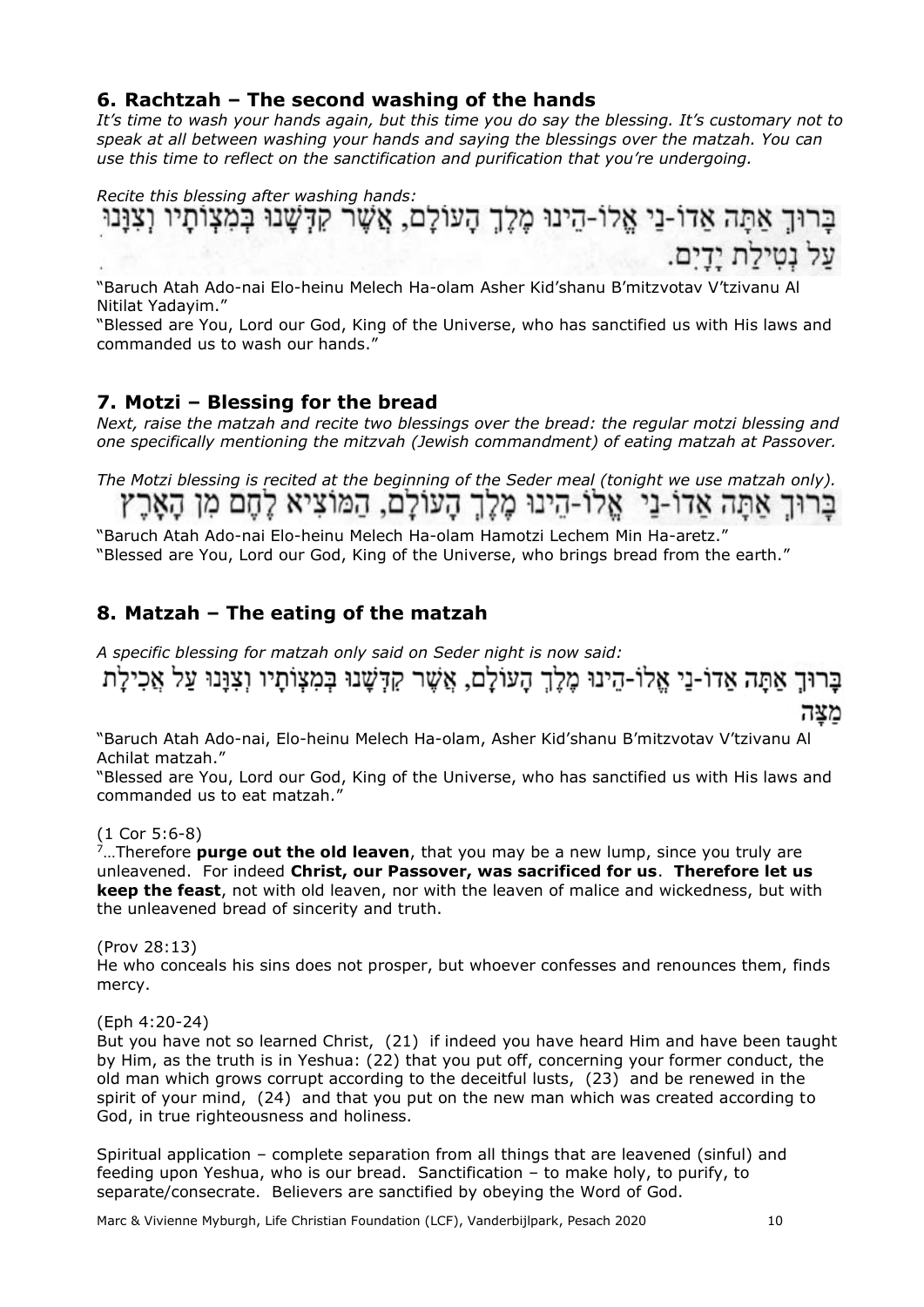*The matzah is passed among the Seder participants and eaten. The serving can be supplemented by extra pieces of matzah*

### <span id="page-10-0"></span>**9. Marror – The eating of the marror (bitter herbs)**

*A blessing is said over maror (bitter herbs—usually red or white horseradish).* בַרוּךְ אַתַּה אַדוֹ-נַי אֱלוֹ-הֵינוּ מֶלֵךְ הָעוֹלָם, אֲשֶׁר קִדְּשָׁנוּ בְּמִצְוֹתָיו וְצִוַּנוּ עַל אֲכִילָת מרור

"Baruch Atah Ado-nai, Elo-heinu Melech Ha-olam, Asher Kid'shanu B'mitzvotav V'tzivanu Al Achilat Maror."

"Blessed are You, Lord our God, King of the Universe, who has sanctified us with His laws and commanded us to eat bitter herbs."

*Each person receives a piece of the matzah, which is now dipped into the maror (horse radish) and eaten to remind us of how bitter the slavery was in Egypt.*

(Mat 26:21-23) Tears should flow

This is probably the time that Yeshua was referring to Judas.

(Mat 26:21-23)

Now as they were eating, He said, "Assuredly, I say to you, one of you will betray Me." (22) And they were exceedingly sorrowful, and each of them began to say to Him, "Lord, is it I?" (23) He answered and said, "He who dipped his hand with Me in the dish will betray Me.

#### <span id="page-10-1"></span>**10. Korech – The eating of the matzah and marror (bitter herbs) sandwich**

Followed closely then with the Haroseth (apple & nut), to remind us of the mortar which had to be made for building the Pharaoh's palaces. The elements remind us of the bitterness and harshness of the life we used to live under slavery in Egypt (and in our bondage to sin).

Then make a sandwich with maror and haroseth, to show how slavery was sweetened by the redemption provided by God.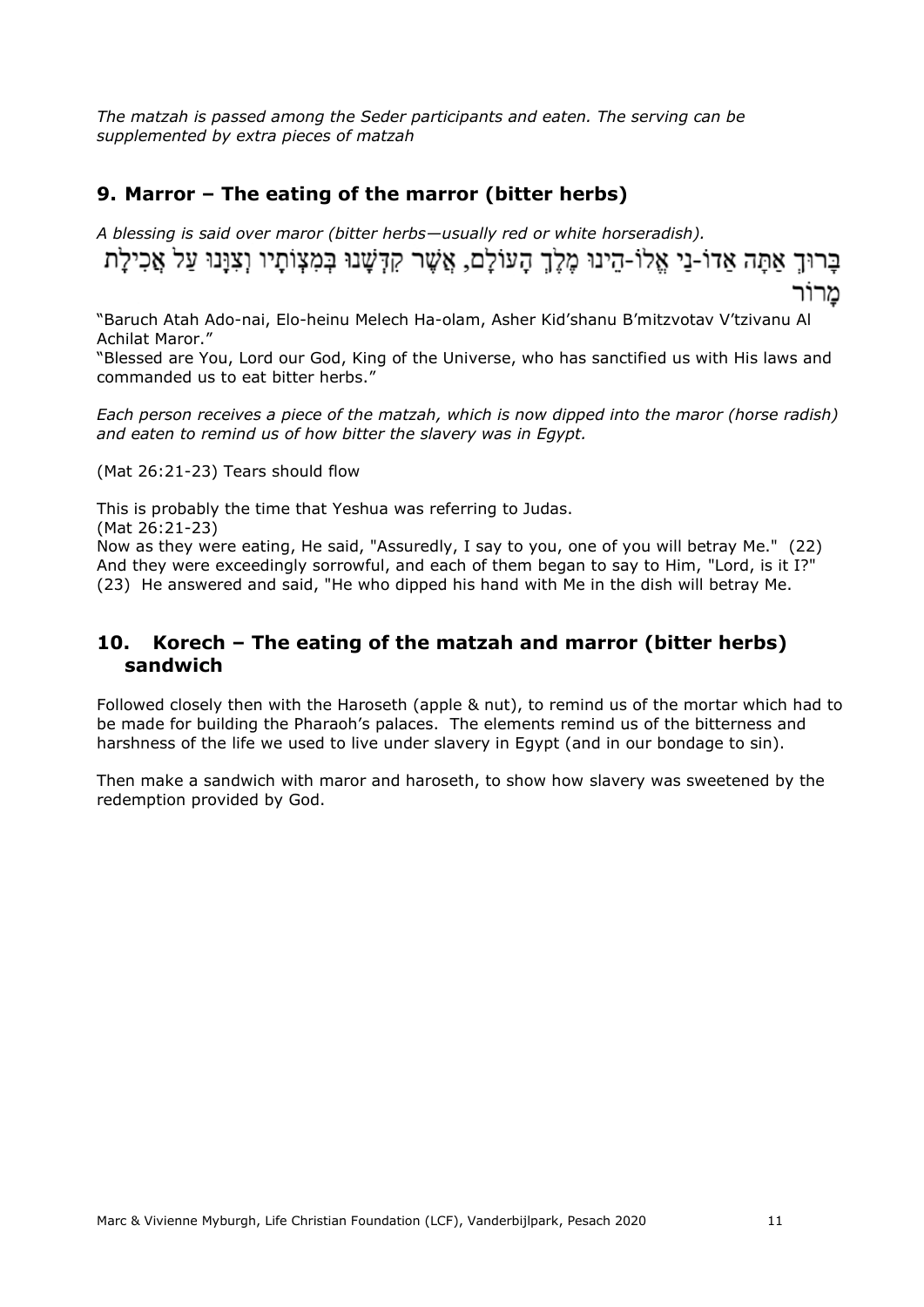## <span id="page-11-0"></span>**The 3 Symbols**

| Z'rua  | Shank bone       | Redemption     |
|--------|------------------|----------------|
| Matzot | Unleavened Bread | Sanctification |
| Maror  | Bitter Herbs     | Result of Sin  |

Shank bone represents the slaughtered Passover lamb – because there is no temple there is no more sacrifice. (John 1:29) "John saw Yeshua coming towards him and said; "Look! The Lamb of God! The One who is taking away the sin of the world." (Rev 5:13)

The only place where a Passover lamb could be slaughtered was in Jerusalem. Therefore those who could not come to Jerusalem and wanted to keep the Passover, would have to have a substitute for the Passover lamb. That was the shank bone of a lamb. It had a special name in Hebrew: zeroah, or arm. Yeshua was referred to as the arm of the Lord in Isaiah 53:1. The shankbone or zeroah will be a remembrance of the Lamb that was slain.

Symbolism of Matza & Leaven

- Leaven symbolizes sin  $-$  spring cleaning
- Sin puffs up  $-$  pride
- (Math 16:6) beware of the leaven of the Pharisees and Sadducees (hypocrisy and false doctrine)
- (Eph 4:24) put on the new man which was created according to God in true righteousness and holiness
- (Heb 12:15) looking carefully lest anyone fall short of the grace of God
- Feast of Unleavened Bread 7 days (dying to self)

Symbolism of Maror – consequences of sin – a garden invaded by horseradish must be uprooted not just cutting the tops off.

For those that have celebrated a Jewish Passover, you will recognize that the hard-boiled egg is missing. The egg is used to refer to the Korban Chagigah, the sacrifice offered on Passover in the Beit HaMikdash (the Holy Temple in Jerusalem). With the destruction of the Temple almost 2,000 years ago, we don't have sacrifices anymore, the egg is a reminder but also a food eaten by mourners (like those who are saddened by this).

For us the egg is too close to the pagan symbols used during this time and we remember Yeshua as the all-encompassing sacrifice for us as the Passover Lamb. Traditionally Jews will also not eat lamb at this time as it could not be sacrificed at the Holy Temple.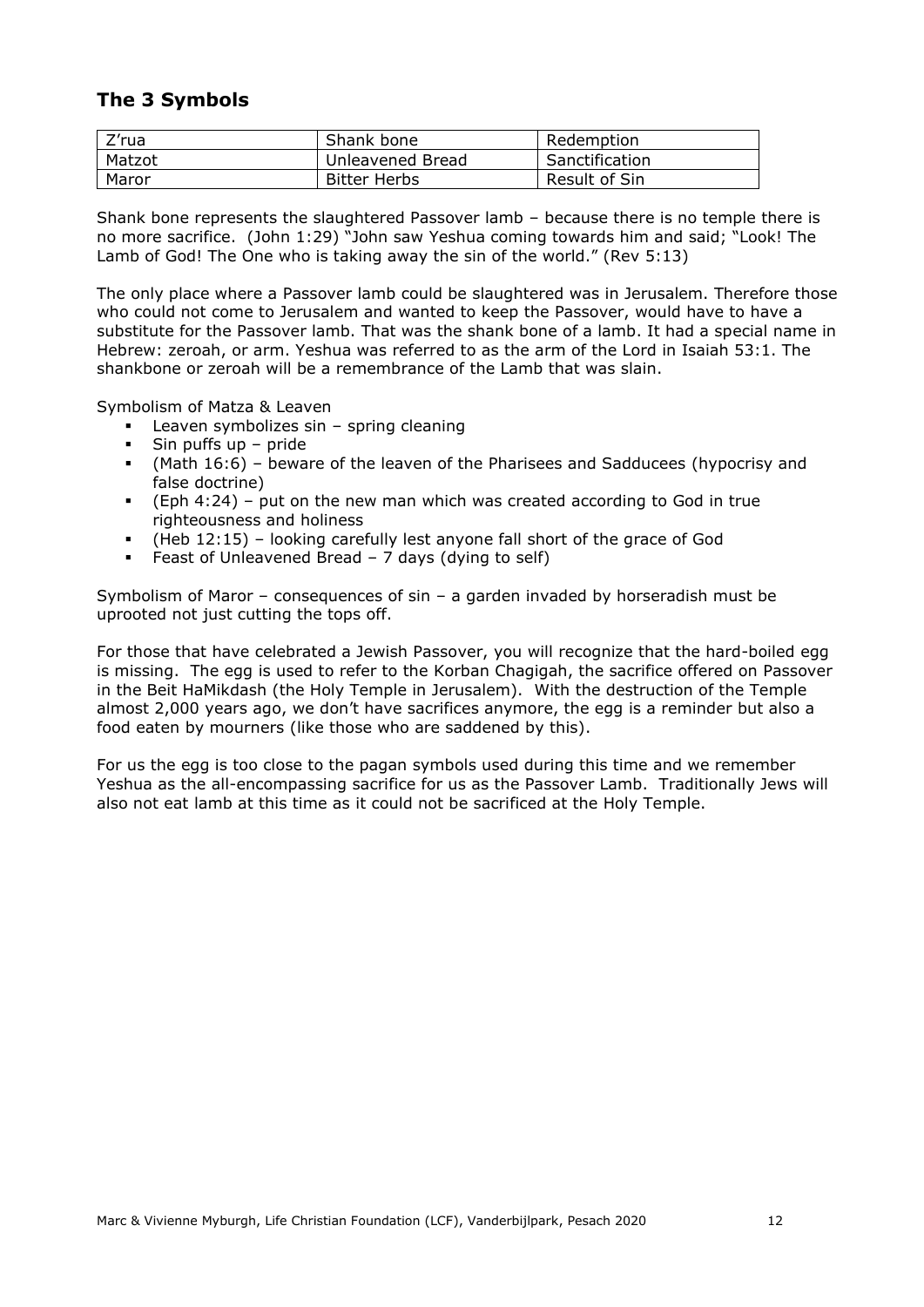# <span id="page-12-0"></span>**Yeshua our Passover Lamb**

| God's Word (Exodus 12)                                                                                                                                                                                                                                                                                                                     | <b>Fulfillment in Yeshua</b>                                                                                                                                                                                                                                                                                                                                                                                                                                            |
|--------------------------------------------------------------------------------------------------------------------------------------------------------------------------------------------------------------------------------------------------------------------------------------------------------------------------------------------|-------------------------------------------------------------------------------------------------------------------------------------------------------------------------------------------------------------------------------------------------------------------------------------------------------------------------------------------------------------------------------------------------------------------------------------------------------------------------|
| <sup>3</sup> " On the tenth of this month every man<br>shall take for himself a lamb, "                                                                                                                                                                                                                                                    | (John 12:1) "Then, six days before the<br>Passover, Yeshua came to Bethany."<br>(John $12:12,13$ ) "The next day a great<br>multitude that had come to the feast, when<br>they heard that Yeshua was coming to<br>Jerusalem, took branches of palm trees<br>and went out to meet Him, "                                                                                                                                                                                 |
| <sup>5</sup> "Your lamb shall be without blemish, a<br>male "                                                                                                                                                                                                                                                                              | (Isaiah 53:7) "He was led as a lamb to the<br>slaughter"<br>(John 1:29) "John saw Yeshua coming<br>toward him and said, "Behold the Lamb of<br>God who takes away the sin of the world!""<br>(John 19:4) "Pilate "I find no fault in Him""<br>(Heb 9:14) "offered Himself without spot<br>to God"<br>(1 Peter 1:19) "as a lamb without blemish<br>and without spot."                                                                                                    |
| <sup>6</sup> "Now you shall keep it until the<br>fourteenth day of the same month. Then<br>the whole assembly of the congregation of<br>Israel shall kill it at twilight."<br>They slaughtered the lambs in Jerusalem<br>at 3pm to eat by 6pm (with 250 000 lambs<br>to be slaughtered they were prepared at<br>9am according to Josephus) | (Math 26:2) "you know that after two days<br>is the Passover, and the Son of Man will be<br>delivered up to be crucified"<br>(John 19:14) "it was the preparation day of<br>the Passover"<br>(Mark 15:25) "now it was the 3rd hour, and<br>they crucified him" (9am)<br>(Mark 15:33-37) "now when the $6th$ hour<br>had come there was darkness over the<br>whole land until the 9 <sup>th</sup> hour  cried out<br>with a load voice, and breathed his last."<br>(3pm) |
| The father of each household takes his<br>lamb to be slaughtered for the sake of his<br>family                                                                                                                                                                                                                                             | God, the Father, slaughters His holy lamb<br>(His Son), for the sake of us, the children<br>of God                                                                                                                                                                                                                                                                                                                                                                      |
| <sup>7</sup> "And they shall take some of the blood<br>and put it on the two doorposts and on the<br>lintel of the houses where they eat it."                                                                                                                                                                                              | The Cross<br>(1 Peter 1:18-19) <sup>18</sup> knowing that you were<br>not redeemed with corruptible things, like<br>silver or gold  but with the precious blood<br>of Christ, as a lamb without blemish and<br>without spot                                                                                                                                                                                                                                             |
| <sup>46</sup> "nor shall you break one of its bones."                                                                                                                                                                                                                                                                                      | (John 19:32,33) "broke the legs of the first<br>and other crucified with Him  he was<br>already dead, the did not break his legs."<br>Crucifixion practice - to stop breathing                                                                                                                                                                                                                                                                                          |
| <sup>13</sup> "Now the blood shall be a sign for you on<br>the houses where you are. And when I see<br>the blood, I will pass over you"                                                                                                                                                                                                    | (Rom 6:23) "for the wages of sin is death<br>but the gift of God is eternal life in Yeshua<br>our Messiah our Lord"<br>(Rom 5:9) "now been justified by his<br>blood, we shall be saved from wrath<br>through Him."                                                                                                                                                                                                                                                     |
| (Heb 11:28) By faith he kept the Passover<br>(God's people were saved by faith)                                                                                                                                                                                                                                                            | (1 John 1:7) and the blood of Yeshua our<br>Messiah His Son cleanses us from all sin<br>(Christians are saved by faith in the blood<br>of Yeshua)                                                                                                                                                                                                                                                                                                                       |
| <sup>14</sup> "you shall keep it as a feast to the Lord<br>throughout your generations. You shall<br>keep it as a feast by and everlasting<br>ordinance."                                                                                                                                                                                  | (1 Cor 5:7) "Christ our Passover, was<br>sacrificed for us."                                                                                                                                                                                                                                                                                                                                                                                                            |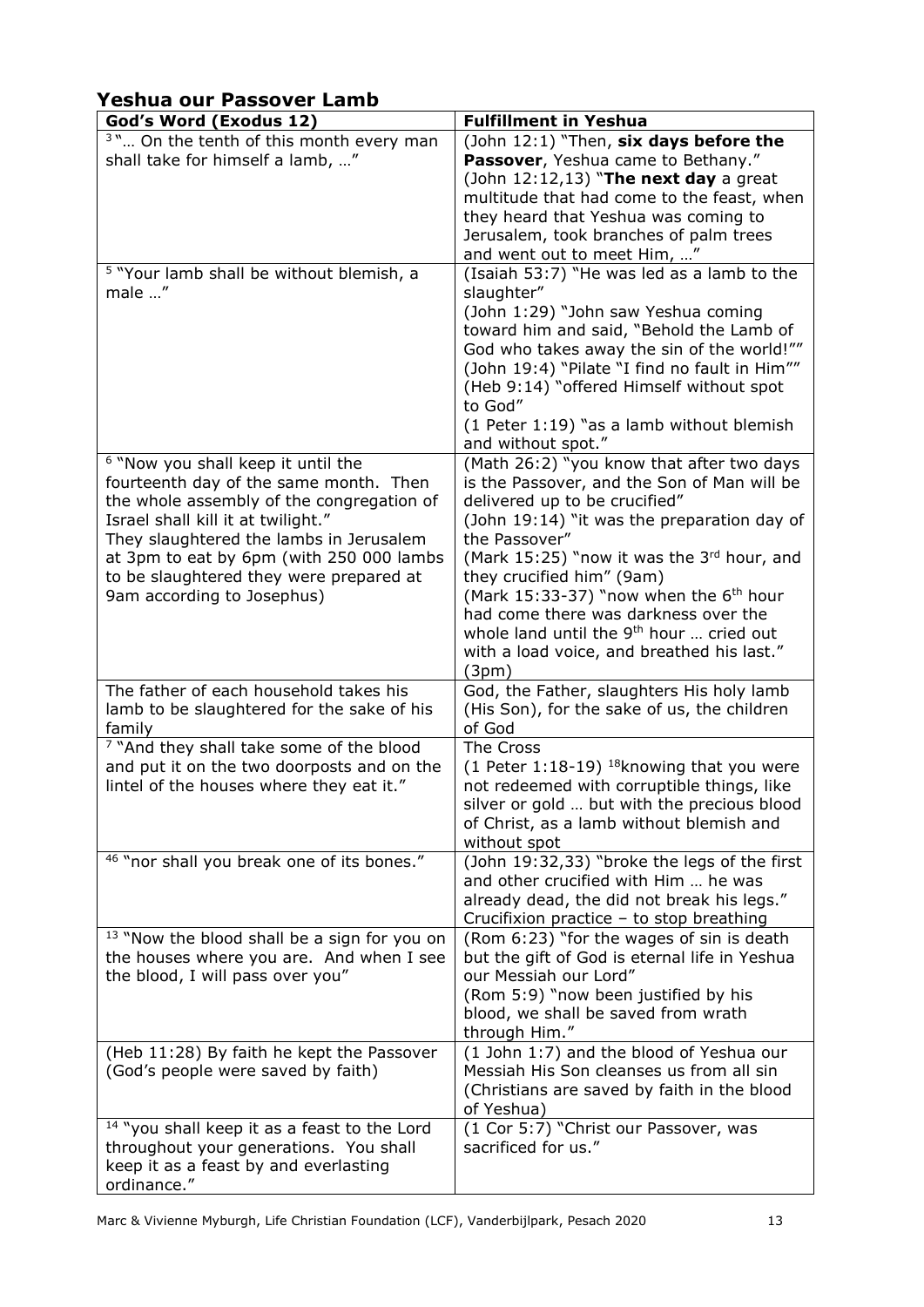# <span id="page-13-0"></span>**11. Shulchan Orech – The eating of the holiday meal**

# <span id="page-13-1"></span>**12. Tzafun – The eating of the afikoman (dessert) matzah**

The children go out to find the Aficomen – they are rewarded with sweets when they find the Aficomen (the only Greek word in the Passover ceremony that literally means – "the one that came"). Rabbinical tradition says that the Afikomen now represents the lamb in the ceremony, and that everyone must eat of it as the last part of the meal so that its taste is the last taste from the Passover that lingers in the mouth.

(John 2:19-22)

<sup>19</sup> Yeshua answered and said to them, 'Destroy this temple, and in three days I will raise it up' … But He was speaking of His body. Therefore when he had risen from the dead, His disciples remembered that He had said this to them; and they believed the Scripture and the word which Yeshua had said.

Before Yeshua broke the bread in the upper room and gave it to His disciples, He blessed the bread:

"Baruch Ata, Adonai Eloheinu, Melech Ha Olam, ha motsi lechem min ha'aretz." "Blessed art Thou, O Lord our God, King of the universe, who brings forth bread from the earth."

(Luke 22:19)

And He took bread, gave thanks and broke it, and gave it to them, saying, "This is My body which is given for you; do this in remembrance of Me."

(Is 53:5)

This is done in remembrance of what Yeshua has done for us – his body the sacrifice for our health and to take all curses upon him.

(1Cor 5:7)

Cleanse out the old leaven that you may be a new lump, as you really are unleavened. For Christ, our Passover lamb, has been sacrificed.

#### <span id="page-13-2"></span>**13. Barech – The grace after meals**

The cup of wine is refilled, and

Birkat Ha-mazon, Grace after the Meal, is recited:

Blessed are You, Lord our God, King of the Universe, who sustains the entire world with goodness, grace, loving kindness, and compassion. He gives bread to all, for His grace is everlasting. And in His great goodness we have never lacked anything and we will never be deprived of food for the sake of His great name.

For He is God who provides for all and does good for all and prepares food for all His creatures that He created. Blessed are You, Lord, who provides for all. God and God of our ancestors, may You remember us on this day of Passover to bless us with kindness and mercy for a life of peace and happiness.

ענּשֶּדּ, שַלום בְמָרּנִיָו האַ נַצִשֶּדָה שַלום עַּנִצִּרִדָ
$$
q
$$
ְאַמָרְרּ וְּדָאַל וְאָמָרּרּיּּ $q$ ְאַמָרְרִּיָ $q$ ָאָמָדָּדָ.

"Oseh Shalom Bim-romav Hu Yaaseh Shalom Aleinu Ve-al Kol Yisrael Ve-Imru Amen" "We pray that He who establishes peace in the heavens grant peace for us, for all Israel, and all of mankind, and let us say, Amen."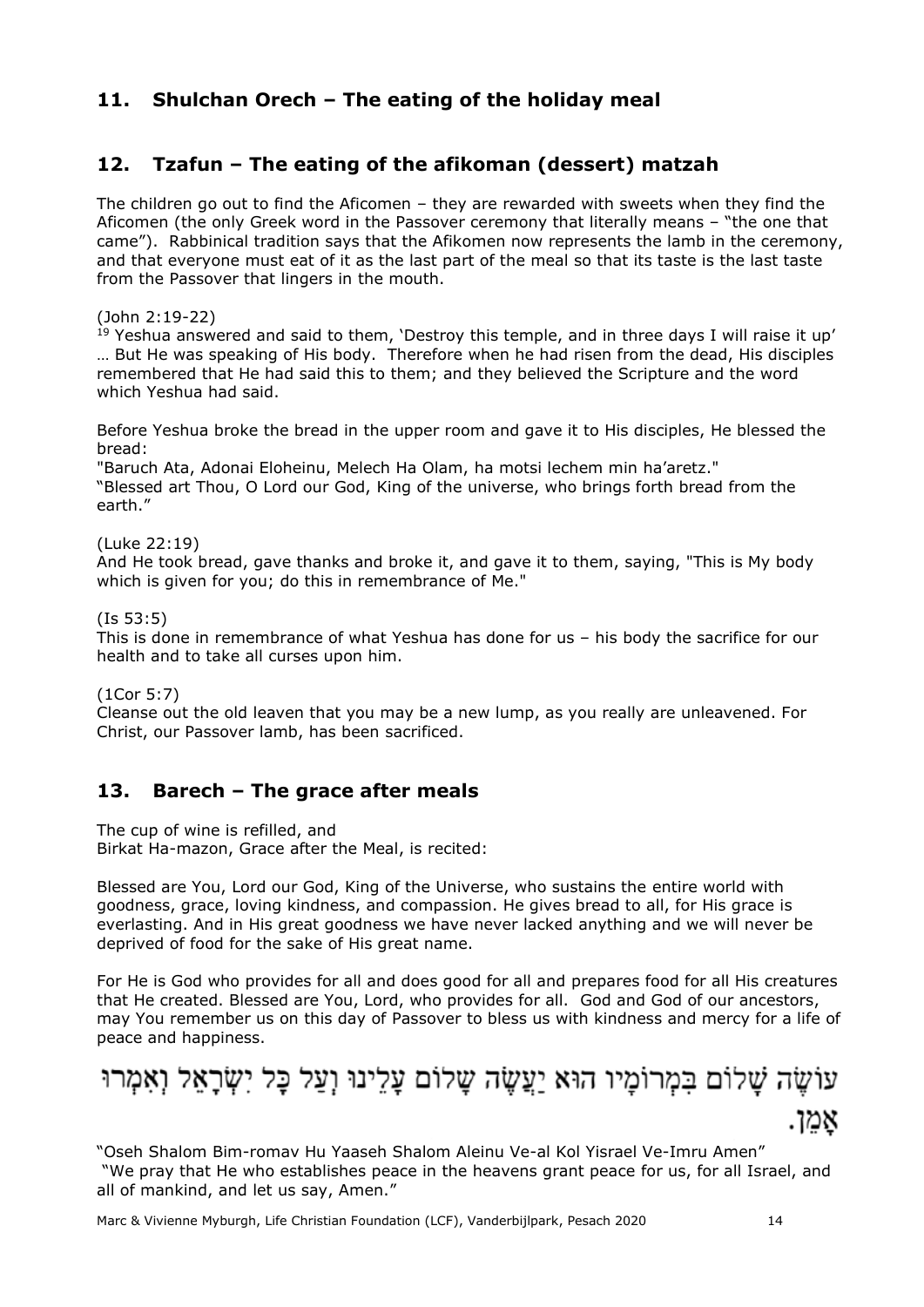# <span id="page-14-0"></span>**3rd Cup – The Cup of Redemption**

"I will also redeem you with an outstretched arm and with great judgements."

# ברוך אתה אדו-.ני אלו-הינו מלך העולם, בורא פרי הגפו.

"Baruch Ata, Adonai Eloheinu, Melech Ha Olam, boreh piri ha-gafen."

"Blessed art Thou, O Lord our God, King of the universe, Creator of the fruit of the vine."

Yeshua gave this cup to his disciples. (Mat 26:27-30)

- He said: "For this is My blood of the new covenant, which is shed for many for the remission of sins.
- But I say to you, I will not drink of this fruit of the vine from now on, until that day when I drink it new with you in My Father's kingdom."
- (1 Corinthians 11:25).

1Pe 1:18-21 knowing that you were ransomed from the futile ways inherited from your forefathers, not with perishable things such as silver or gold, (19) but with the precious blood of Christ, like that of a lamb without blemish or spot. (20) He was foreknown before the foundation of the world but was made manifest in the last times for the sake of you (21) who through him are believers in God, who raised him from the dead and gave him glory, so that your faith and hope are in God.

#### <span id="page-14-1"></span>**14. Hallel – Praises and Blessings**

*Selections from Psalms (poems from the Bible) are recited, continuing our praise of God for redeeming on ancestors from Egypt and his continuous protection. Psalm 135 can be said responsively. Participants can take turns reciting the first part of the verse while the rest recite the conclusion of the verse.*

The singing of Psalms 113-118 at the Passover celebration was done to echo the songs being sung in the Temple during the slaying of the Passover lamb.

(Mat 26:30) And when they had sung a hymn, they went out to the Mount of Olives.

(Psa 118:19-24)

(19) Open to me the gates of righteousness; I will go through them, And I will praise the LORD. (20) This is the gate of the LORD, Through which the righteous shall enter. (21) I will praise You, For You have answered me, And have become my salvation. (22) The stone which the builders rejected Has become the chief cornerstone. (23) This was the LORD's doing; It is marvelous in our eyes. (24) This is the day the LORD has made; We will rejoice and be glad in it.

Let us unite our hearts, joyfully giving thanks for the Passover Lamb, who was slain on that first day of the Passover festival, thus bringing us; and let's declare it together:

From slavery to freedom From sorrow to joy From mourning to festivity From bondage to redemption From darkness to light!!! HALLELUYAH!!!

Sing – Give Thanks to the Lord